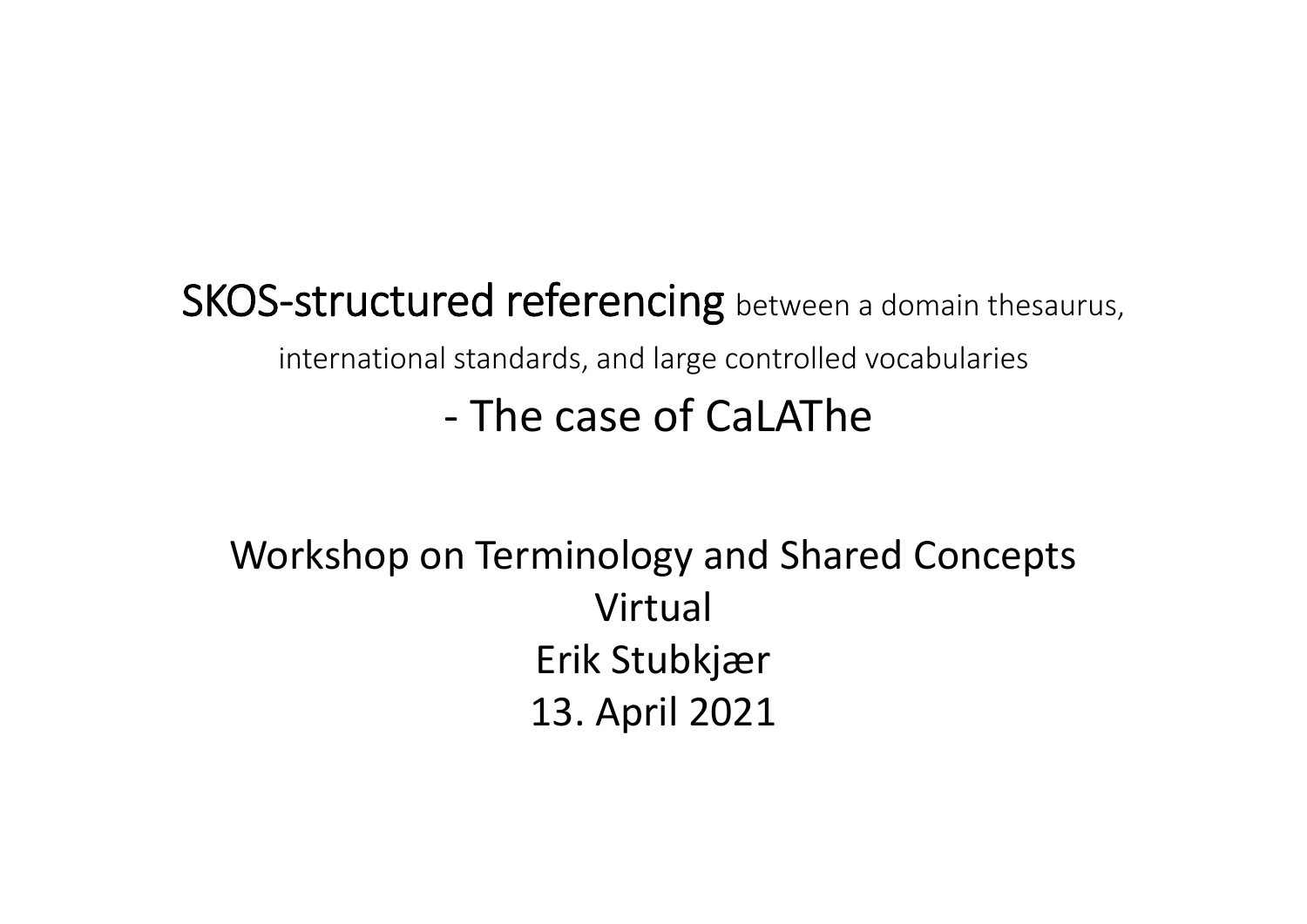## Cadastre and Land Administration Thesaurus (CaLAThe)



Professor emeritus, Dr. Erik Stubkjær

Department of Planning, Aalborg University, Denmark



Associate professor, Dr. Volkan Çağdaş

Department of Geomatic Engineering, Yildiz Technical University, Turkey

#### Editors with research area: Cadastre, Land administration, Immovable property law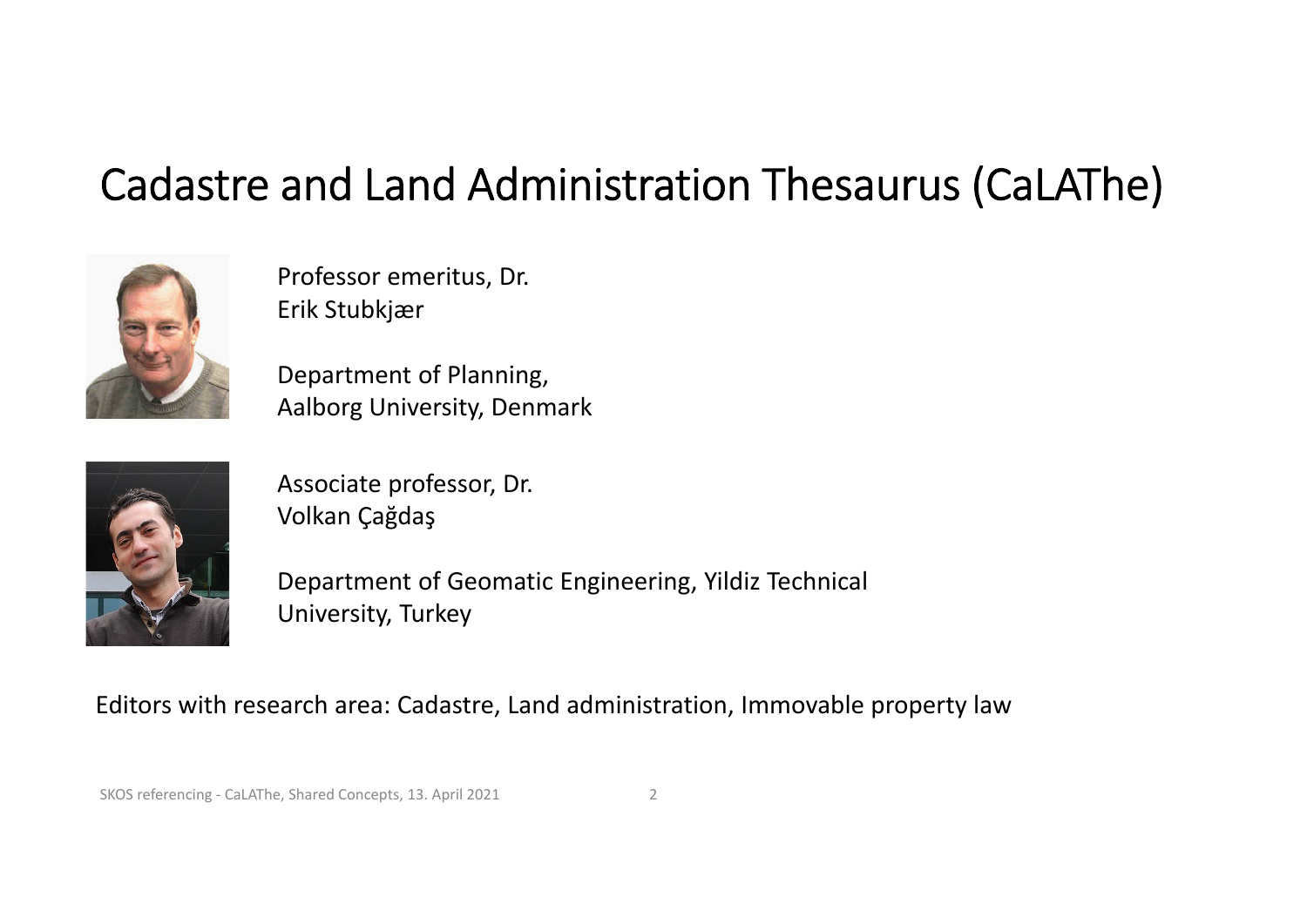Joint publications include:

• Alignment of Standards through Semantic Tools ‐ The Case of Land Administration,

*Land Use Policy*, Volume 104, May 2021, 105381, available for free at https://authors.elsevier.com/a/1chc%7EyDvMI8nM until 24. April ( and then via library)

• A SKOS vocabulary for Linked Land Administration: Cadastre and Land Administration Thesaurus

*Land Use Policy*, 49, 2015, p. 668–679

• Core immovable property vocabulary for European linked land administration

*Survey Review*, 47, 2015, 340, p. 49‐60.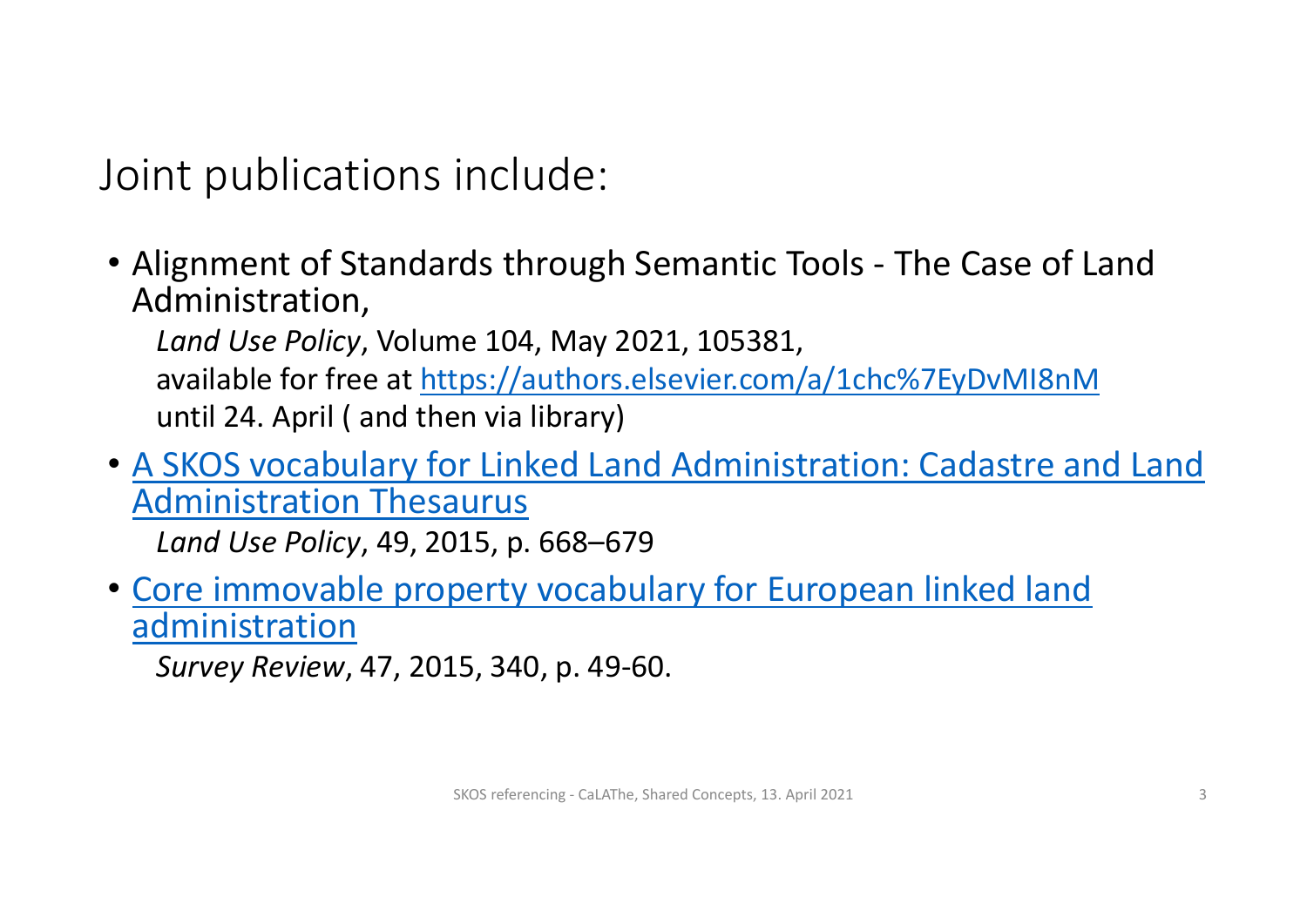## Agenda

- 1. Introduction to Cadastre and Land Administration Thesaurus (CaLAThe)
- 2. The issue of code lists
- 3. The present nesting of two SKOS Concept Schemes
- 4. Problem: Management of two related Concept Schemes
- 5. Other issues: BARTOC, schema matching, ..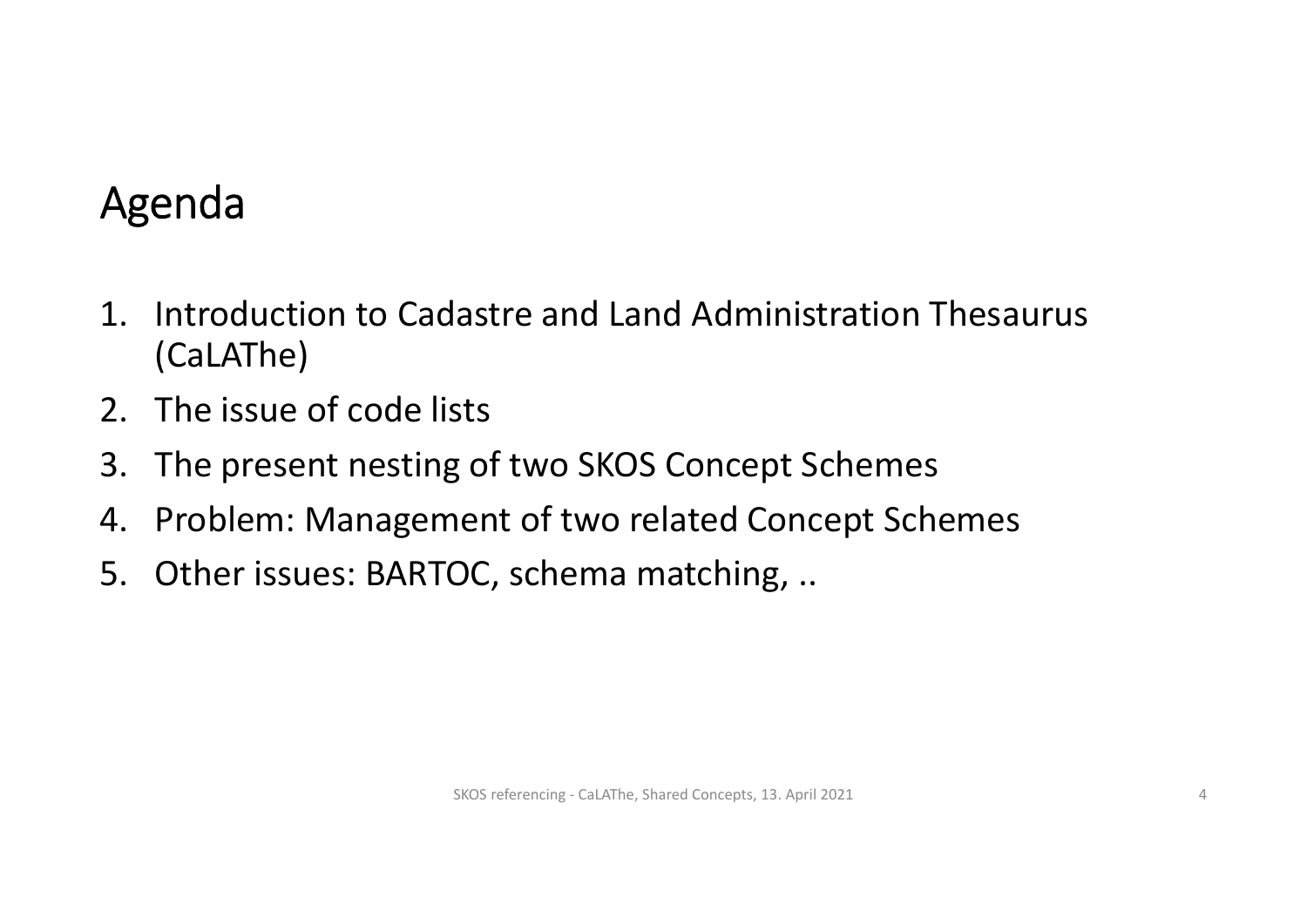## 1. CaLAThe ‐ Introduction

- TheThe first domain-specific thesaurus that represents cadastre and land<br>administration concepts and their relationships in the SKOS format of W3C.
- Introduced 2011, based on then draft ISO Land Administration Domain Model (LADM).
	- Ver 2 added dynamic aspects.
	- Ver 3 supplemented with concepts from OGC Land and Infrastructure Conceptual Model Standard (LandInfra). Standard (LandInfra).
	- Ver 4 (Dec. 2019) survey-related terms and code lists of OGC LandInfra (Survey,<br>Land division, and Condominium sections) and a few code lists of LADM
- Six top concepts: Land, Party, Law, Information, Survey and Activity; total ~ 250 concepts, relating to concepts from other thesauri, e.g. AGROVOC, GEMET, STW Thesaurus for Economics, ..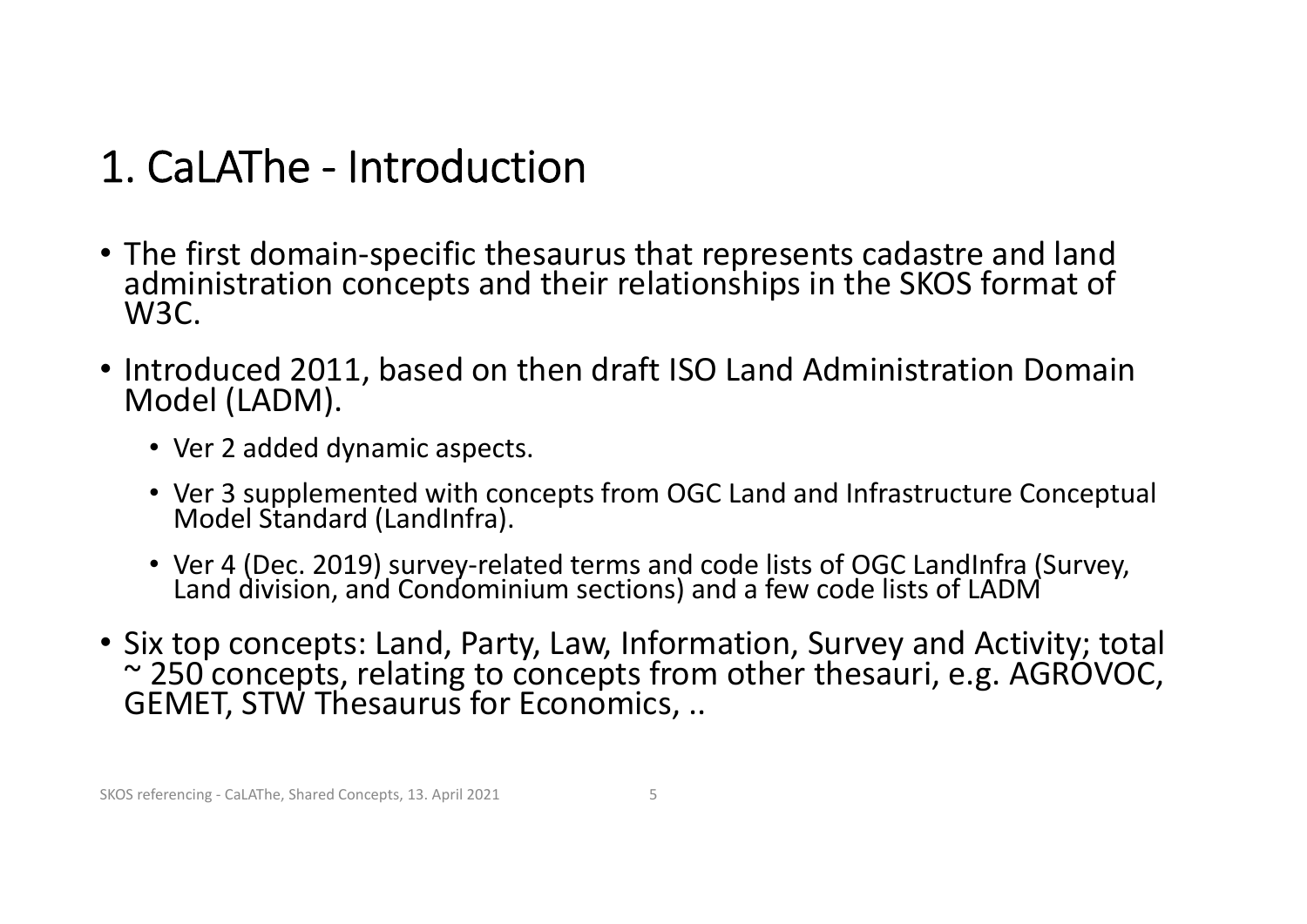#### Available online at cadastralvocabulary.org

| $\Box$                                                                                                                                                                                                                                                                               | $\bullet$ $\bullet$ $\circ$                                                                                | Güvenli Değil — cadastralvocabulary.org                                                                                                                                                                                                                                                                                                                                                                                                                                                                                                                                                                                                                                                                                                                                                                                                                                                                                                                                                                                                                                                                                                                                                                                                                                                                                                                                                                                                                                                                                                                                                                                                                                                                                                                                                                                                                                                                                                                                                                                                                                                                                                                                                                                                                                                                                                                                                                                                                                                                                                                                                                                                                                                                                                                      | $\circ$ |  | û<br>F |  |  |  |
|--------------------------------------------------------------------------------------------------------------------------------------------------------------------------------------------------------------------------------------------------------------------------------------|------------------------------------------------------------------------------------------------------------|--------------------------------------------------------------------------------------------------------------------------------------------------------------------------------------------------------------------------------------------------------------------------------------------------------------------------------------------------------------------------------------------------------------------------------------------------------------------------------------------------------------------------------------------------------------------------------------------------------------------------------------------------------------------------------------------------------------------------------------------------------------------------------------------------------------------------------------------------------------------------------------------------------------------------------------------------------------------------------------------------------------------------------------------------------------------------------------------------------------------------------------------------------------------------------------------------------------------------------------------------------------------------------------------------------------------------------------------------------------------------------------------------------------------------------------------------------------------------------------------------------------------------------------------------------------------------------------------------------------------------------------------------------------------------------------------------------------------------------------------------------------------------------------------------------------------------------------------------------------------------------------------------------------------------------------------------------------------------------------------------------------------------------------------------------------------------------------------------------------------------------------------------------------------------------------------------------------------------------------------------------------------------------------------------------------------------------------------------------------------------------------------------------------------------------------------------------------------------------------------------------------------------------------------------------------------------------------------------------------------------------------------------------------------------------------------------------------------------------------------------------------|---------|--|--------|--|--|--|
| <b>Cadastre and Land Administration Thesaurus (CaLAThe)</b>                                                                                                                                                                                                                          |                                                                                                            |                                                                                                                                                                                                                                                                                                                                                                                                                                                                                                                                                                                                                                                                                                                                                                                                                                                                                                                                                                                                                                                                                                                                                                                                                                                                                                                                                                                                                                                                                                                                                                                                                                                                                                                                                                                                                                                                                                                                                                                                                                                                                                                                                                                                                                                                                                                                                                                                                                                                                                                                                                                                                                                                                                                                                              |         |  |        |  |  |  |
| Homepage<br>CaLAThe overview<br><b>Alphabetical listing</b><br><b>Graphical overview</b><br>Query / Term search<br>Version overview:<br>Version 4 intro<br>Version 3 intro<br>Version 2 intro<br><b>Initial version</b><br><b>References</b><br>About us<br>Version 4.0 (2019-12-13) | <b>Introduction</b><br>4 includes code lists from both standards.<br>hosted at the OGC Definitions Server. | This web site presents a thesaurus for the domain of cadastre and land administration. The domain regards the surveying and<br>mapping of land, including the boundaries of land parcels, as performed by the profession of surveyors. From a public point of<br>view, the domain provides the technical base for taxation of land and buildings, and for land use planning; from a private point<br>of view, the domain supports security in ownership and other land-related rights.<br>The term Cadastre is related to Venetian (1185) catastico ("list of citizens possessing a taxable property"), which through 18th<br>century French developments was adopted into English meaning 1. a public survey of land for the purpose of taxation, and 2. a<br>register of such surveys, showing details of ownership and value. The term Land Administration appears in a 1973 Seminar on<br>Land Administration in Kuala Lumpur, Malaysia [1]. The UN/ECE in 1996 published Land Administration Guidelines with special<br>reference to countries in transition, and authors of a textbook on Land Information Management in 1999 issued a renewed<br>version with the title Land Administration [2].<br>Scientific reflection of this domain resulted in 2002 in a proposal for the development of a standardized Cadastral Core Domain<br>Model based on the geographic standards from ISO and OpenGIS (from 2004: Open Geospatial Consortium, OGC) and to be<br>developed in cooperation with the International Federation of Surveyors, FIG [3, 4]. The proposal was through further<br>developments finally approved as the ISO 19152:2012 Land Administration Domain Model (LADM). The draft LADM standard<br>made the base for preparation of the initial version of CaLAThe, which was related also to existing thesauri, primarily the GEMET<br>thesaurus, the AGROVOC thesaurus, and the STW Thesaurus for Economics, and issued September 2011. Version 3 was<br>supplemented with terms from the OGC Land and Infrastructure Conceptual Model Standard (LandInfra), and the present version<br>The Cadastre and Land Administration Thesaurus, in short CaLAThe, is encoded as a Simple Knowledge Organization System<br>(SKOS), according to specifications developed by the World Wide Web Consortium (W3C). As of December 2019, CaLAThe is<br>The user can in addition access the thesaurus here through term search as well as an alphabetical listing, and through graphical<br>overviews, which render the main groups: Activity, Information, Land, Law, Party, and Survey, respectively, in addition to<br>graphical rendering of all thesaurus term relations. Finally, the development of CaLAThe is outlined in Version overviews. |         |  |        |  |  |  |
| Please contact Erik Stubkjær or Volkan Cagdas for suggestions and comments.<br>[ce] EY-58 This work is licensed under a Creative Commons Attribution-ShareAlike 3.0 Unported License                                                                                                 |                                                                                                            |                                                                                                                                                                                                                                                                                                                                                                                                                                                                                                                                                                                                                                                                                                                                                                                                                                                                                                                                                                                                                                                                                                                                                                                                                                                                                                                                                                                                                                                                                                                                                                                                                                                                                                                                                                                                                                                                                                                                                                                                                                                                                                                                                                                                                                                                                                                                                                                                                                                                                                                                                                                                                                                                                                                                                              |         |  |        |  |  |  |

Copyright © 2020 Open Geospatial Consortium $\frac{6}{2}$  2020 Open Scopulum 6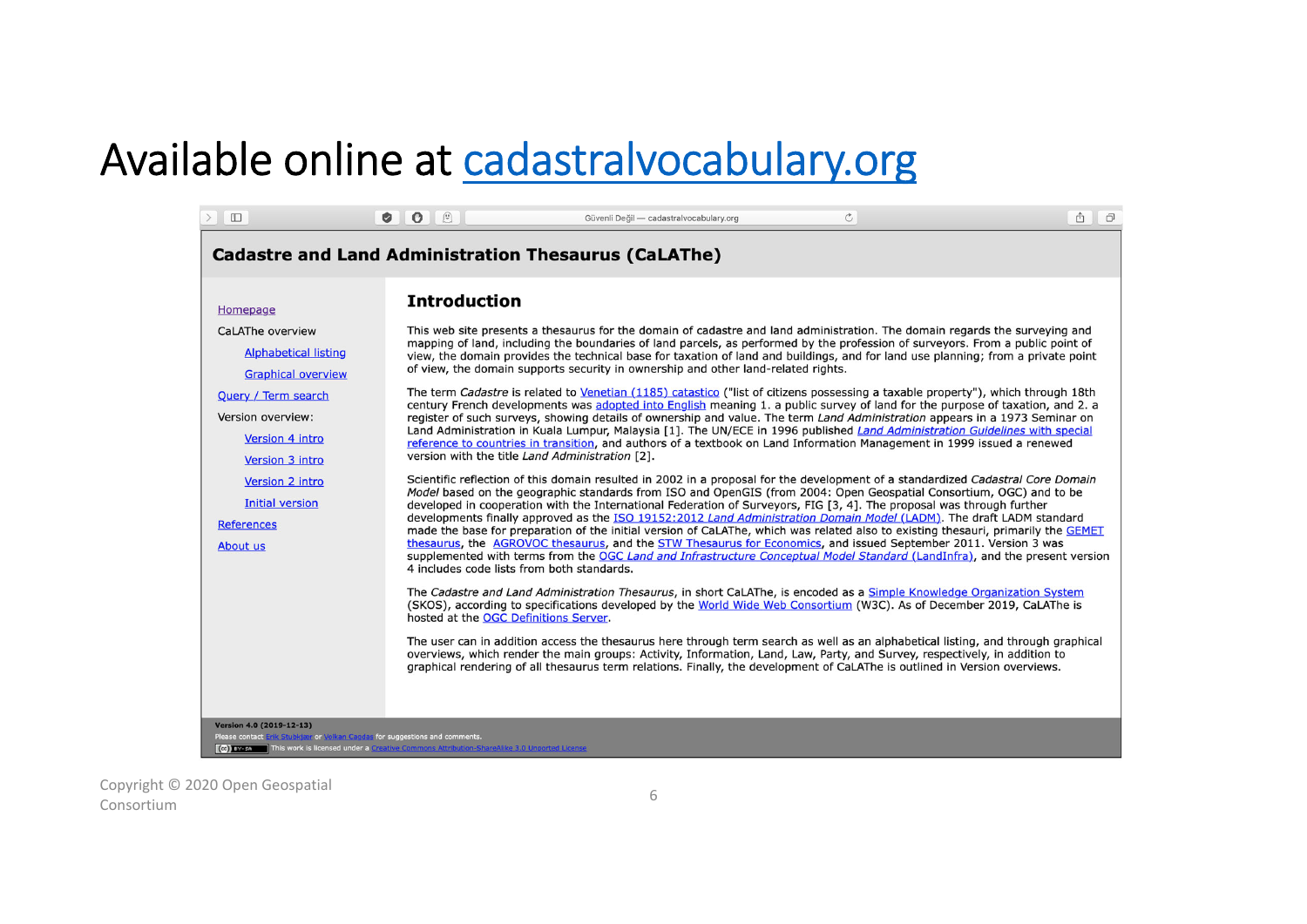#### Available online at https://www.opengis.net/def/CaLAThe



SKOS referencing ‐ CaLAThe, Shared Concepts, 13. April 2021 7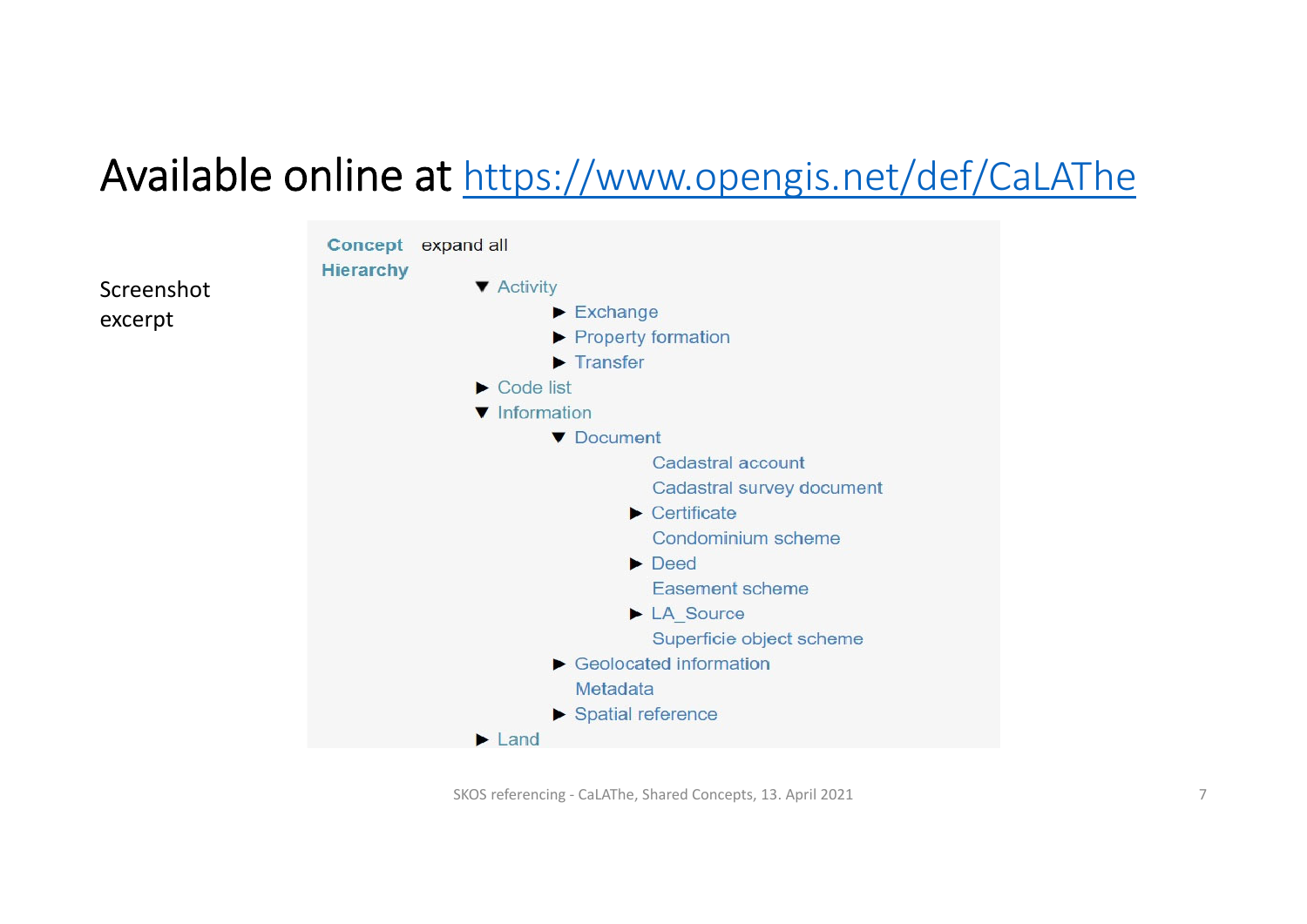## Available online at http://bartoc‐skosmos.unibas.ch/CaLAThe/en/

| <b>CaLAThe</b>                                                                                                                                                                                                                                  |                                                                                                                                                                                                                                                      | Content language English -<br>Search<br>$\times$                                          |  |  |
|-------------------------------------------------------------------------------------------------------------------------------------------------------------------------------------------------------------------------------------------------|------------------------------------------------------------------------------------------------------------------------------------------------------------------------------------------------------------------------------------------------------|-------------------------------------------------------------------------------------------|--|--|
| Hierarchy<br>Alphabetical<br>4-CaLAThe 4.0<br><b>Activity</b><br>-Information<br>-Land                                                                                                                                                          | Party > Party role type > Natural person role > Professional > Surveyor<br>Law > Party role type > Natural person role > Professional > Surveyor<br>Code list > ISO LADM > LA_PartyRoleType > Surveyor<br>Surveyor <b>S</b><br><b>PREFERRED TERM</b> |                                                                                           |  |  |
| Land administration<br>-Law<br>Party<br>Survey                                                                                                                                                                                                  | <b>BROADER CONCEPT</b>                                                                                                                                                                                                                               | LA_PartyRoleType<br>Professional                                                          |  |  |
| <sup>4</sup> CaLAThe 4.0 - Code lists<br><sup>4</sup> Code list<br><b>4-ISO LADM</b><br>LA_GroupPartyType                                                                                                                                       | <b>NARROWER CONCEPTS</b>                                                                                                                                                                                                                             | LA_CertifiedSurveyor<br>Licensed surveyor<br>LI_LandSurveyor                              |  |  |
| <b>LA_PartyRoleType</b><br>-Bank                                                                                                                                                                                                                | <b>CHANGE NOTE</b><br>URI<br>Download this concept:                                                                                                                                                                                                  | <b>Established with version 1.</b><br>http://www.cadastralvocabulary.org/CaLAThe/Surveyor |  |  |
| -Citizen<br>-Conveyor                                                                                                                                                                                                                           |                                                                                                                                                                                                                                                      |                                                                                           |  |  |
| -Employee<br>-Farmer                                                                                                                                                                                                                            |                                                                                                                                                                                                                                                      | <b>RDF/XML TURTLE JSON-LD</b>                                                             |  |  |
| <b>MoneyProvider</b><br><b>Notary</b><br>-StateAdministrator<br><b>A-Surveyor</b><br>LA CertifiedSurveyor<br>-LI_LandSurveyor<br>Licensed surveyor<br><b>Writer</b><br>-LA_PartyType<br>-OGC LandInfra - Land<br><b>MOGC LandInfra - Survey</b> |                                                                                                                                                                                                                                                      |                                                                                           |  |  |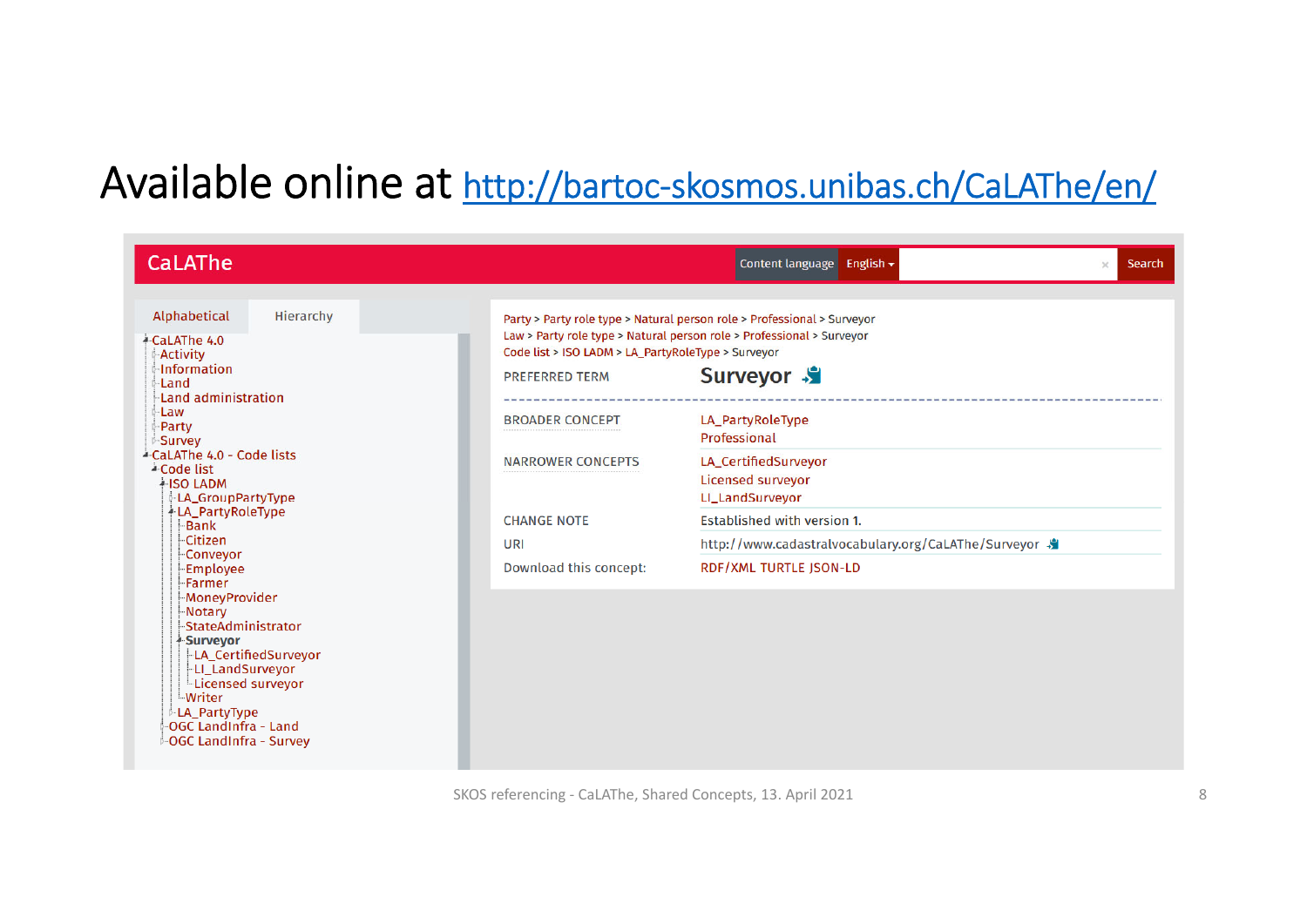## 2. The issue of code lists

- Code lists supplement the classes, attributes, relations, and methods of UML modeling
- Code lists have names, and <sup>a</sup> code list consist of <sup>a</sup> number of values: In the present context, the values are terms.
- The ISO Land Administration Domain Model (LADM) has to be supplemented by national profiles, to allow for LADM implementation (no InfraGML‐like encoding)
- CaLAThe was supplemented with code lists to provide <sup>a</sup> mediating platform.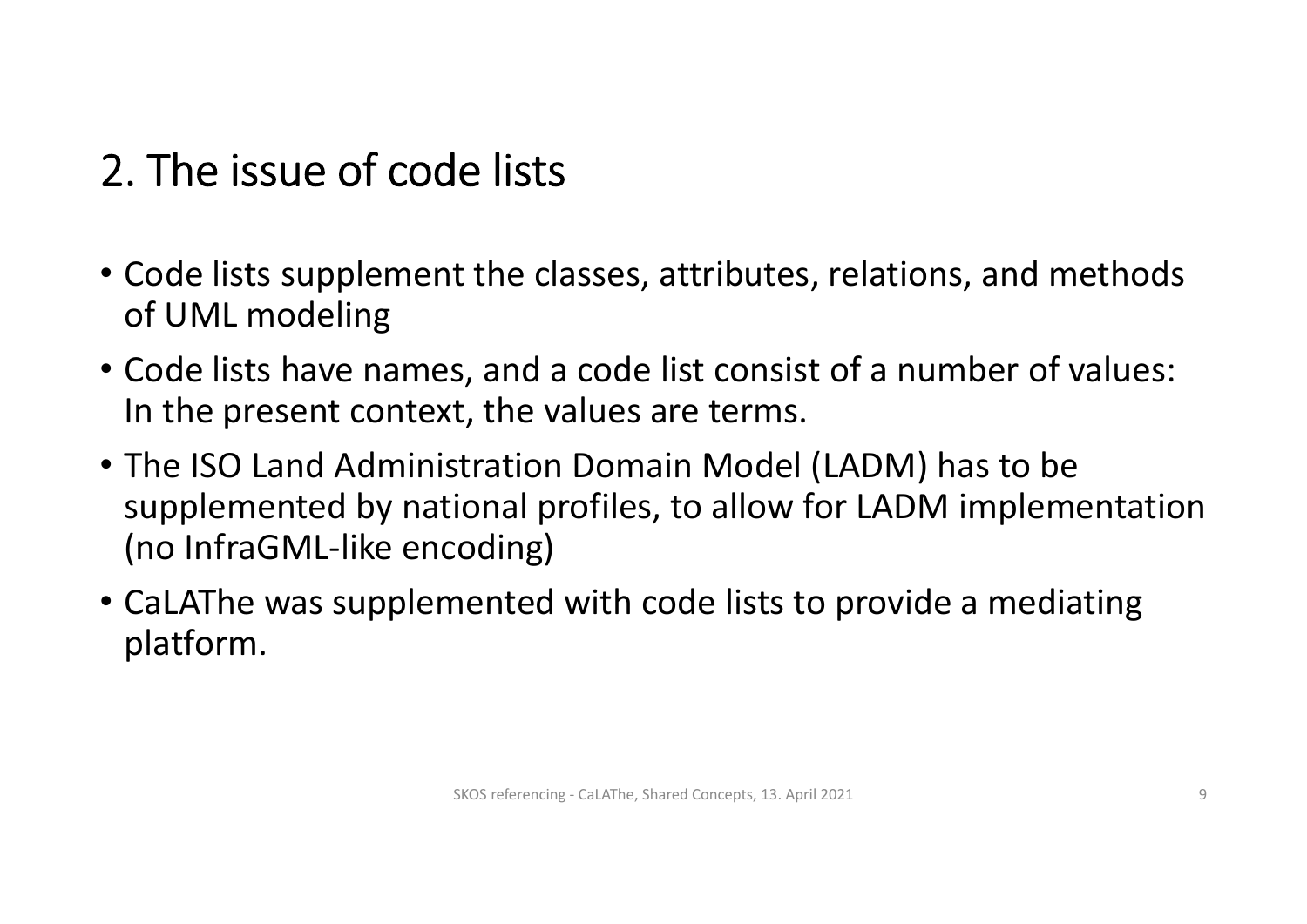### Examples of codelists in LADM and LandInfra

| SigningRole<br>owner<br>landSurveyor<br>seller<br>buyer<br>neighbor<br>otherParty |
|-----------------------------------------------------------------------------------|
|                                                                                   |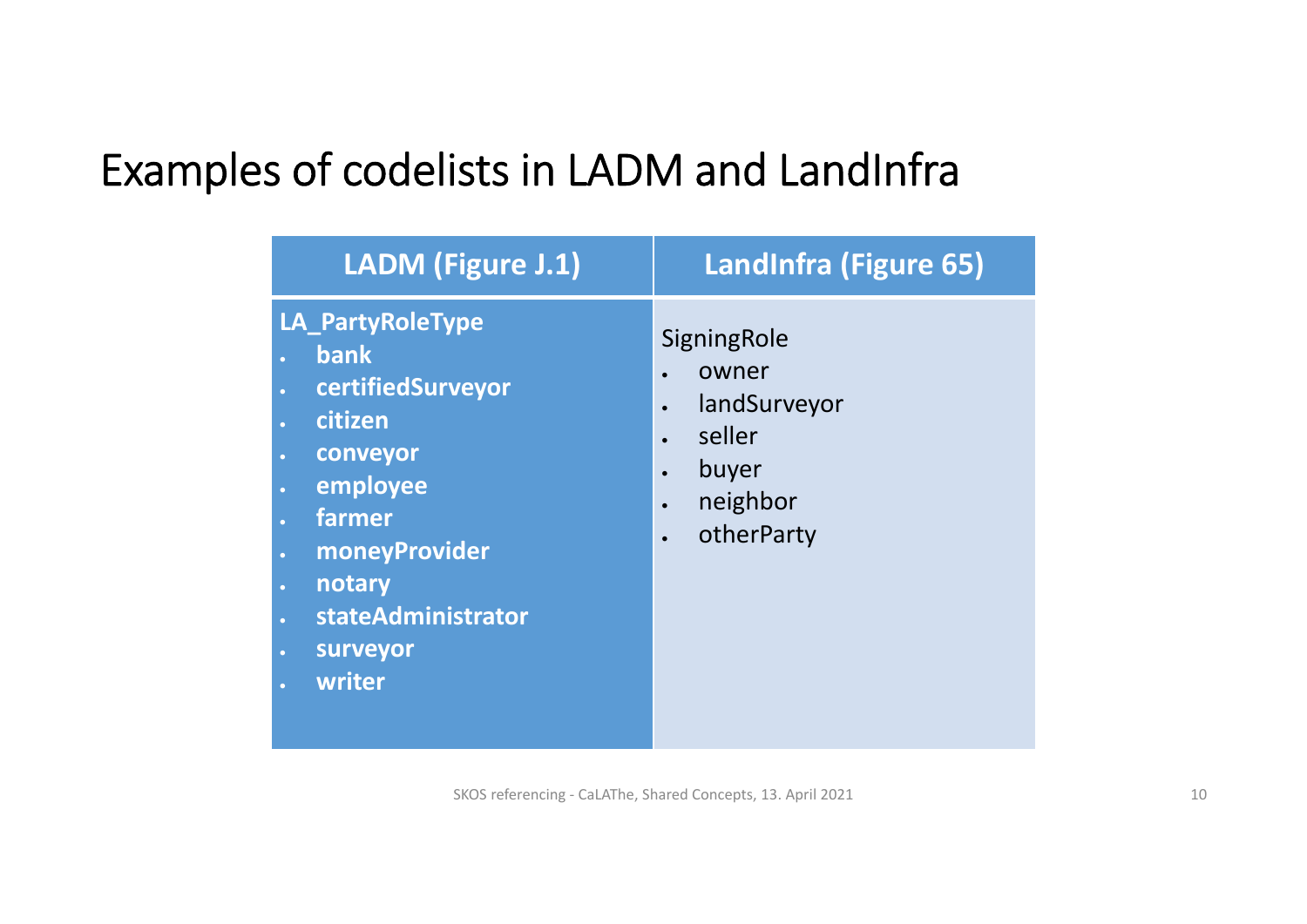# CaLAThe extension might support the user community in obtaining more consistency within the domain.

- The code list names and values address the same domain as the CaLAThe vocabulary; therefore, the objective was to integrate the code list names and values as far as reasonable, that is: adding code list values directly to CaLAThe as ordinary concepts with broader, narrower and optional definition.
- Some code list values are added with prefixes, indicating the pertinent standard, e.g. LI\_ for LandInfra, and LA\_ for LADM, awaiting mutual alignment.
- If the code list value is <sup>a</sup> term, which cannot be properly defined, e.g. OtherParty, this value is not added to CaLAThe, but is recorded only in the code list concept scheme and without prefix.

Source: LUP, 2021; sec. 4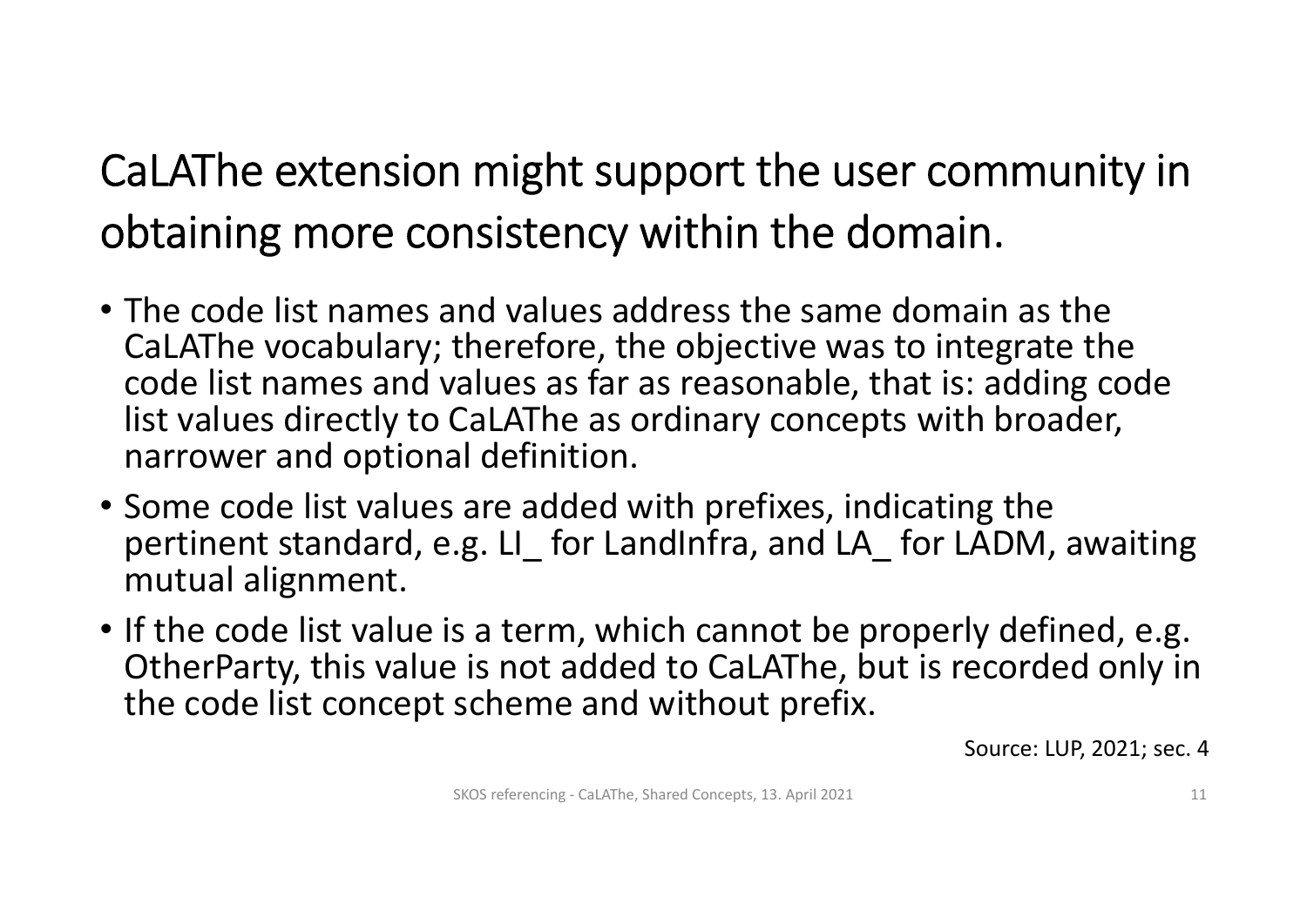## 4. The present nesting of two SKOS Concept Schemes

- SKOS recommendation (W3C, 2009) offers
	- 4. Concept Schemes , and
	- 9. Concept Collections

The latter 'compares to the hierarchical structure of code list values. However, elements of the basic SKOS 'concept schemes' cannot refer to elements of 'concept collections'. '

The former 'allow[s] to establish more 'concept schemes' addressing the same set of SKOS concepts, and thereby allow for both the network view and the hierarchical (code list) view of the same set.'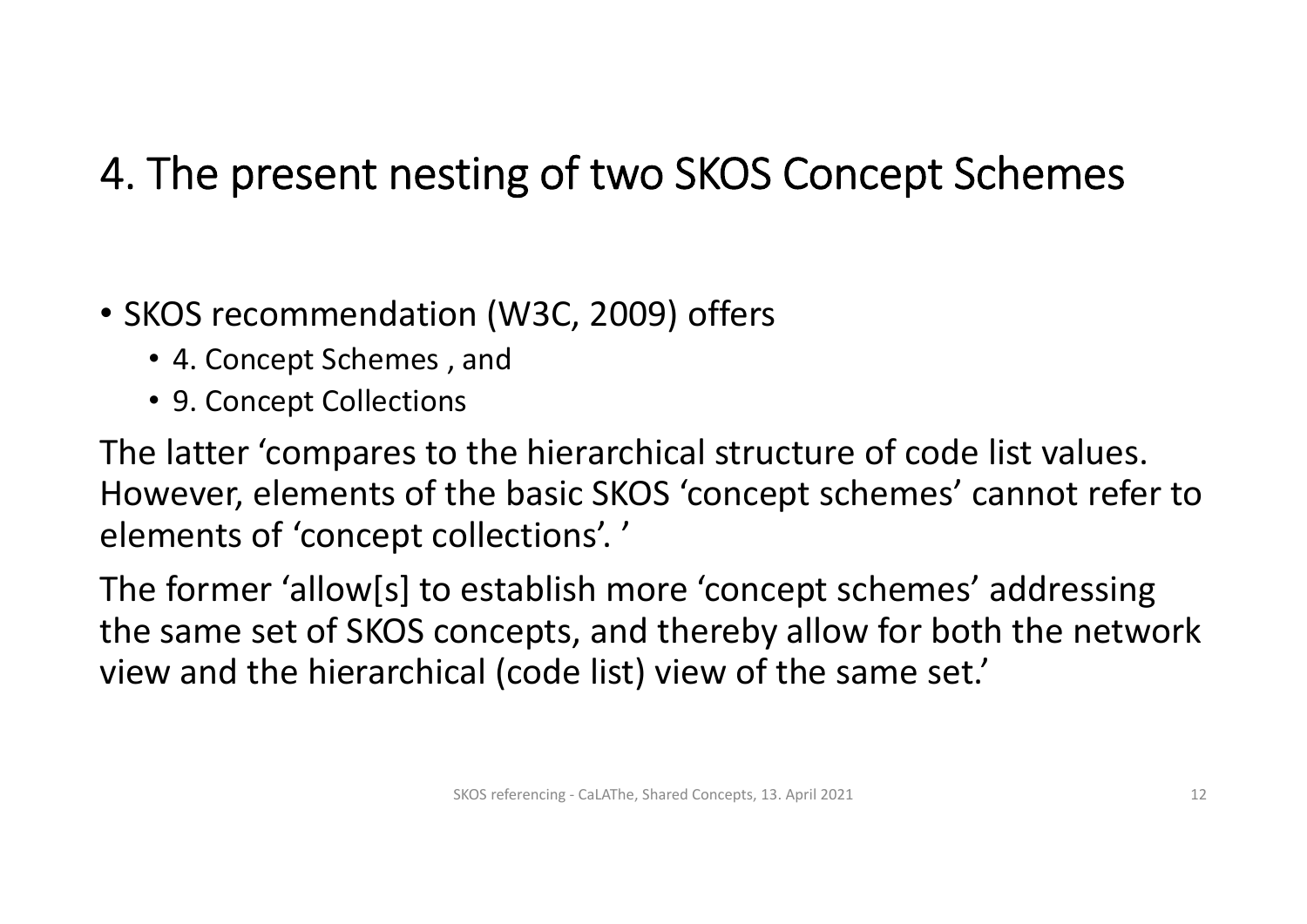## The two‐Concept Scheme option applied in only one file

- <!‐‐ The following part contains code list names and values, and refers to two Concept Schemes, as demonstrated with CodeListTest2208.rdf,<br>presented at OGC-NA Telecon on LandInfra Codelists, 22 August 2019. The<br>code list names are all in the CaLATheCodeList scheme. but the code list list names are all in the CaLATheCodeList scheme, but the code list values may refer to concepts of CaLAThe proper, that is from the CaLAThe<br>scheme.
- Basically, the code list structure is hierarchical. This might suggest that<br>skos:Collection is applied. and not skos:ConceptScheme. skos:Collection is applied, and not skos:ConceptScheme.
- However, LandInfra could specify <sup>a</sup> number of values in terms of /codeList URI [0,1], as specified for code list SurveyMonumentType, which would break the strict hierarchical structure. To keep flexibility, skos:ConceptScheme is chosen. ‐‐<sup>&</sup>gt;
- # Additional ConceptScheme, reflecting the :

<skos:ConceptScheme rdf:about="http://www.cadastralvocabulary.org/v4\_draft/CaLATheCodeList">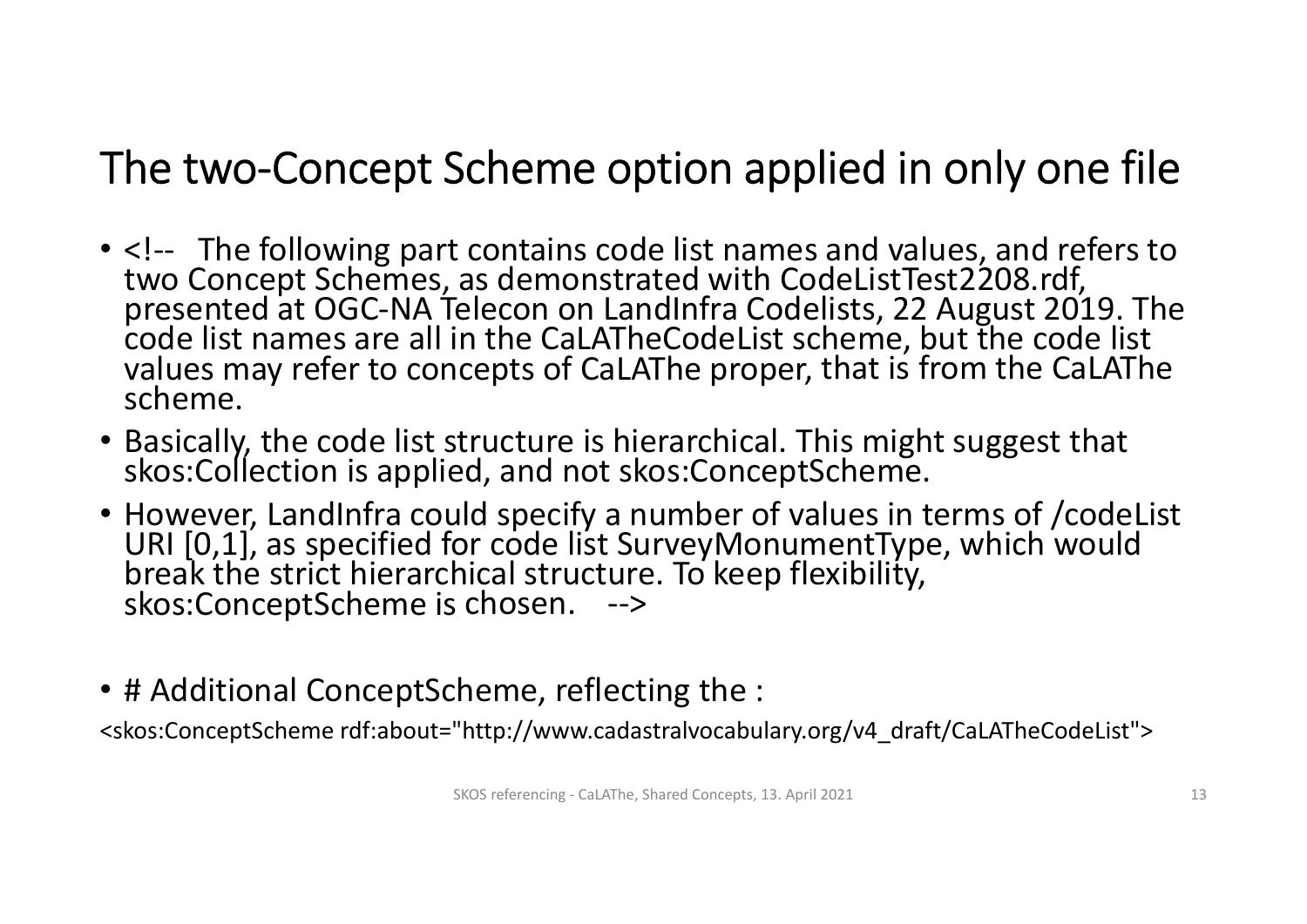#### CaLAThe CodeList rendered by OGC Def. Server/ VocPrez

#### **CaLAThe - Codelists**

**URI** 

https://www.opengis.net/def/CaLATheCodeList 7

**Concept Hierarchy expand all** 



SKOS referencing - CaLAThe, Shared Concepts, 13. April 2021 14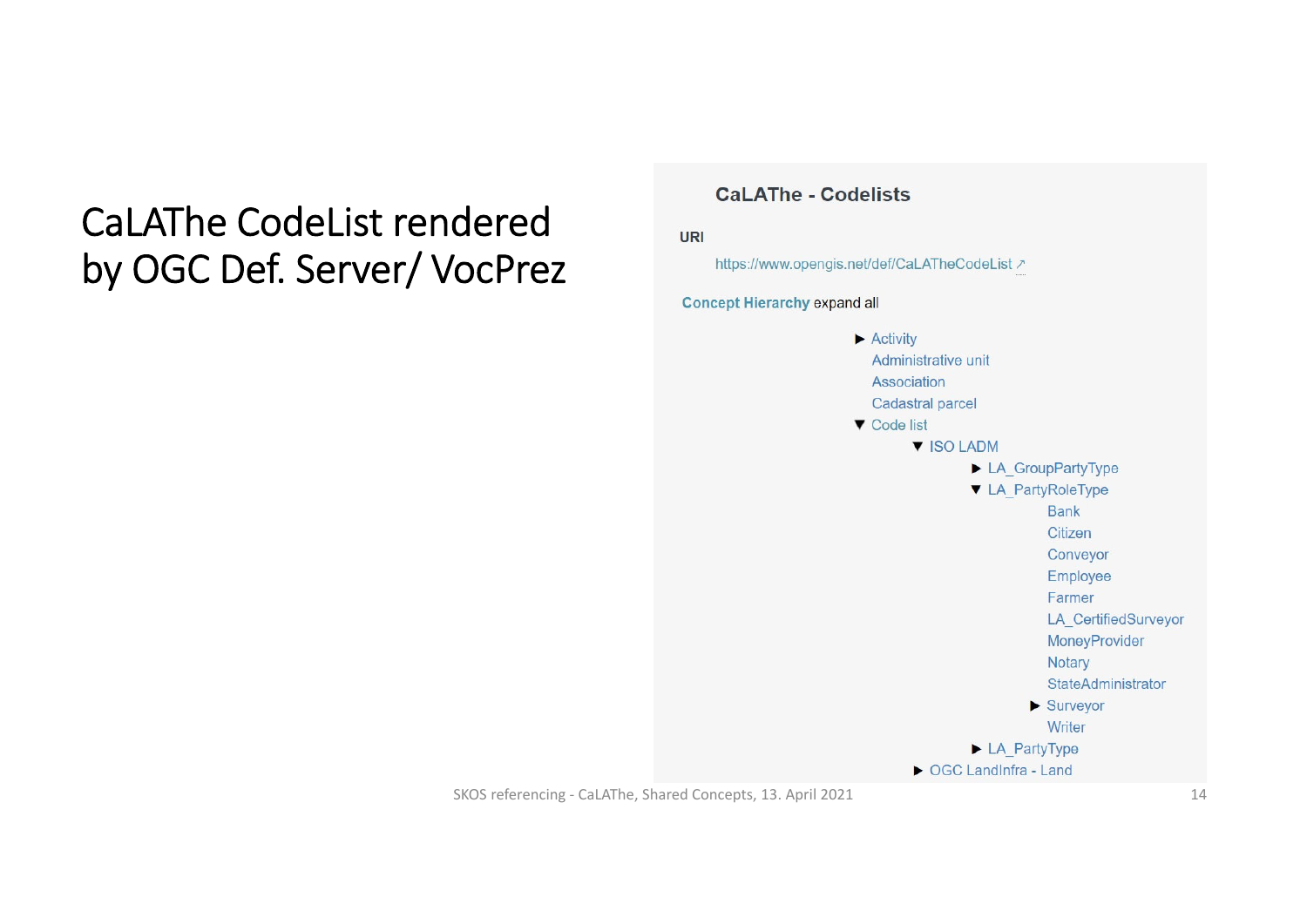#### 4. Problem: Management of two related Concept Schemes

The rendering of the content of two Concept Schemes within one file has caused troubles. How can these be remedied?

- Structure the content into two files, one for each Concept Scheme
	- How can you refer between Concept Schemes/ files?
	- Is a SKOS formalism available for such referencing?
	- Have ad hoc solutions been found and reported?
- Not all hosts have reported of troubles
	- Ask host editors, how CaLAThe with code list was integrated
- Is cross‐reference between CaLAThe and CaLATheCodeList needed?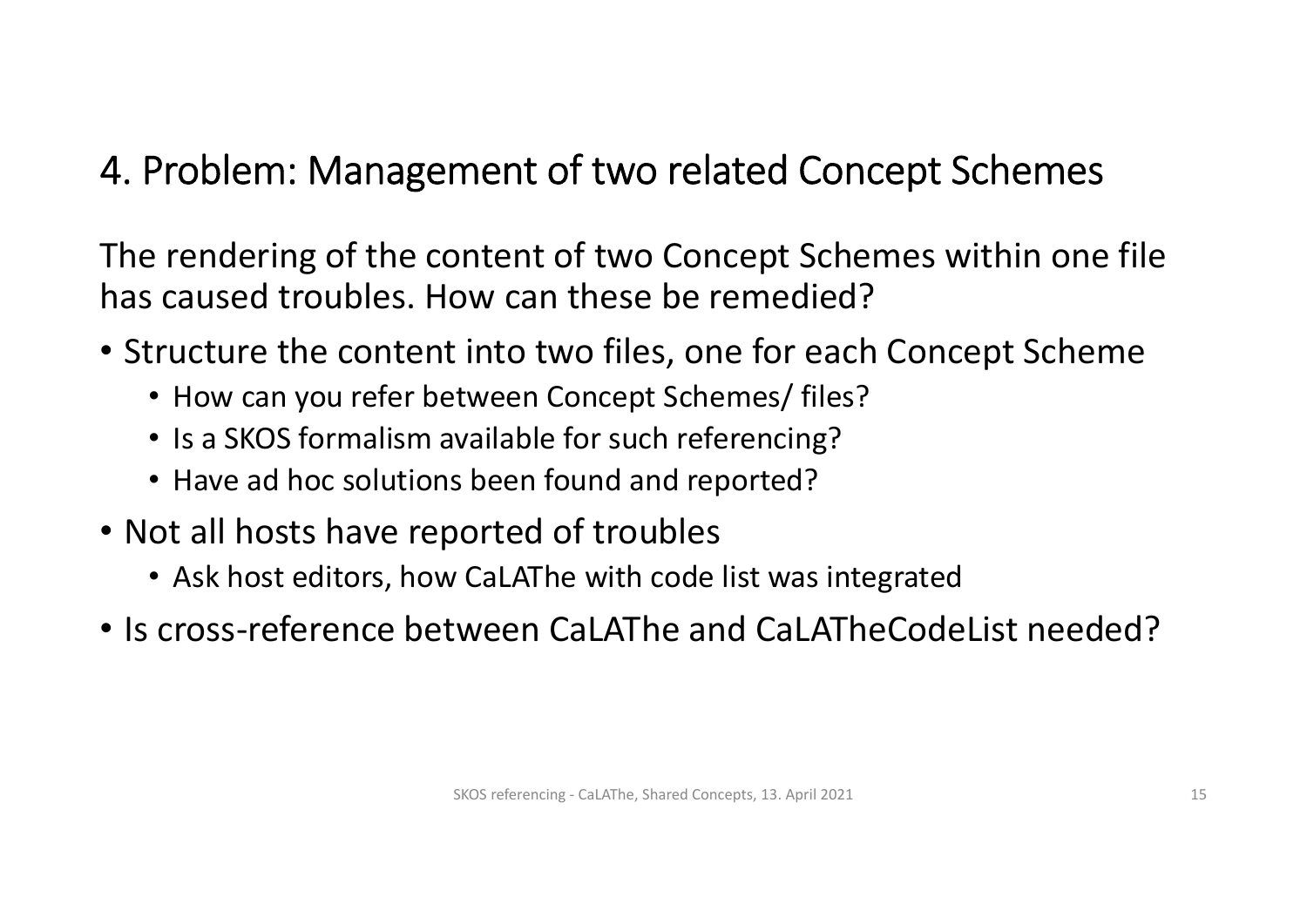5. Other issues: BARTOC, schema matching, ..

BARTOC

• The **Basic Register of Thesauri, Ontologies & Classifications (BARTOC)** is <sup>a</sup> database of Knowledge Organization Systems and KOS related registries. The main goal of BARTOC is to list as many Knowledge Organization Systems as possible at one place …. BARTOC includes any kind of KOS from any subject area, in any language, any publication format, and any form of accessibility. BARTOC's search interface is available in 20 European languages ..

The geospatial community ought to be visible there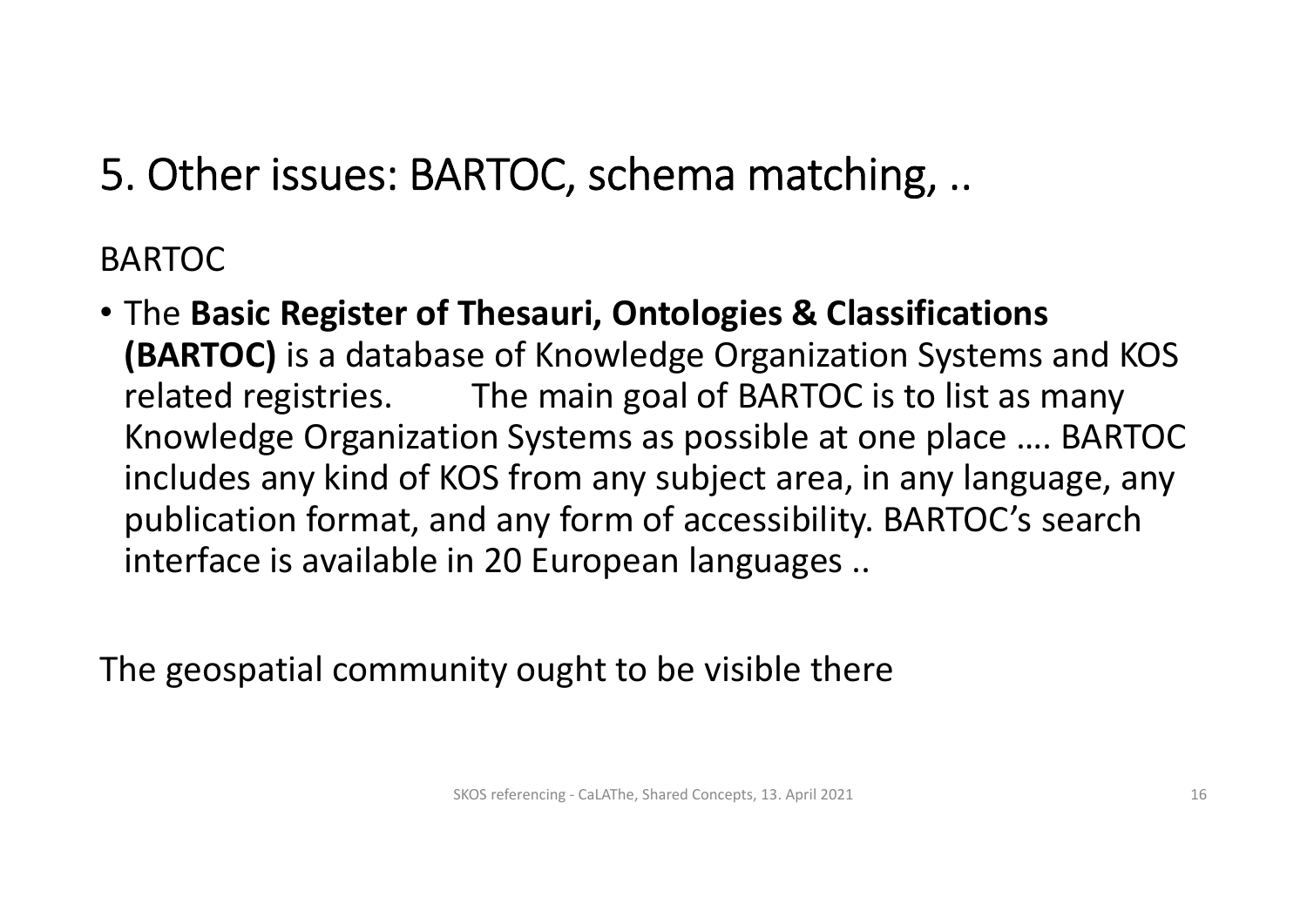## Thank you !

Erik Stubkjær est@plan.aau.dk Aalborg University, Denmark

SKOS referencing – CaLAThe, Shared Concepts, 13. April 2021 17 17